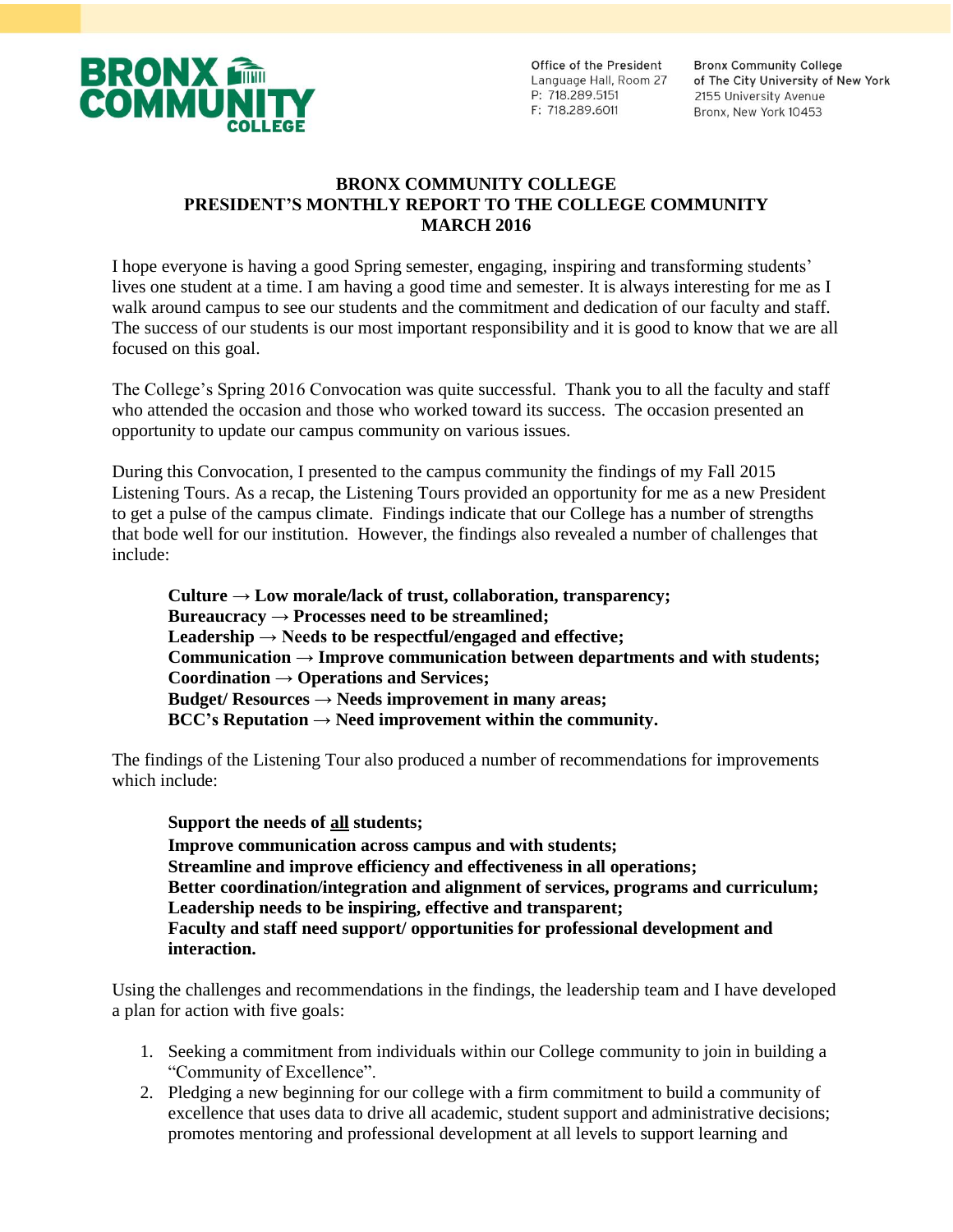development of students, faculty and staff; foster a culture of communication, integration and alignment of curriculum, student support and administrative processes.

- 3. Build a strong and accountable leadership team at all levels of the College, which include: Annual evaluations will be evidence-based and done with the goal of performance improvement; providing professional development; implementing strategies to enhance interactions between faculty, staff and students.
- 4. Provide effective and efficient services for our students, faculty and staff.
- 5. Organizational restructuring.

To help implement these goals and strengthen the effectiveness of our College I am creating the Institutional Effectiveness Committee (Gold Standard Committee). The committee made up of faculty and staff will:

**Monitor the College's progress implementing the Strategic Plan (***Building a Community of Excellence 2015-20;* **Chart the College's progress in achieving the outcomes articulated in the Plan; Identify existing efforts (and make additional recommendations) to address major issues expressed in President's Listening Tours; Evaluate Annual College/CUNY PMP Reports relative to implementation of plans and corresponding outcomes.**

The committee, chaired by Dr. Jordi Getman-Eraso will be convening this week. Committee members include:

Jesenia Paoli, Howard Clampman, Loïc Audusseau, Laura Broughton, Robin Auchincloss, Michael Miller, Patricia Fleming, Sharon Utakis, Angela Wambugu Cobb, Roni Ben-Nun, Luis Montenegro and Charmaine Aleong.

### **COLLEGE REORGANIZATION**

The reorganization of the College's divisions presented at the Convocation was modified to affect recommendations from the central office. The College's new organizational chart can be found at: <http://www.bcc.cuny.edu/About-BCC/documents/BCC-Organizational-Charts.pdf>

Postings and searches are currently underway to fill critical leadership positions in the division of Academic and Student Success. I expect these positions to be filled as soon as possible and have the team in place prior to the beginning of the Fall 2016 semester.

### **APPOINTMENTS**

Please welcome Susan G. Fiore, Esq. who will be joining the Office of the President as Interim Legal Counsel to the President. She will be assisting the College with labor issues while Executive Legal Counsel and Deputy to the President, Karla Renee Williams, Esq. is on leave. Susan has experience in higher education and not-for-profit organizations. Susan is a graduate of Muhlenberg College and studied law at New York Law School where she received her J.D. She has also studied at Pace and Fordham University.

I would also like to welcome Gina Galligan as the Executive Director of Business and Finance. Gina has extensive experience with local government and with the City University of New York. Gina has